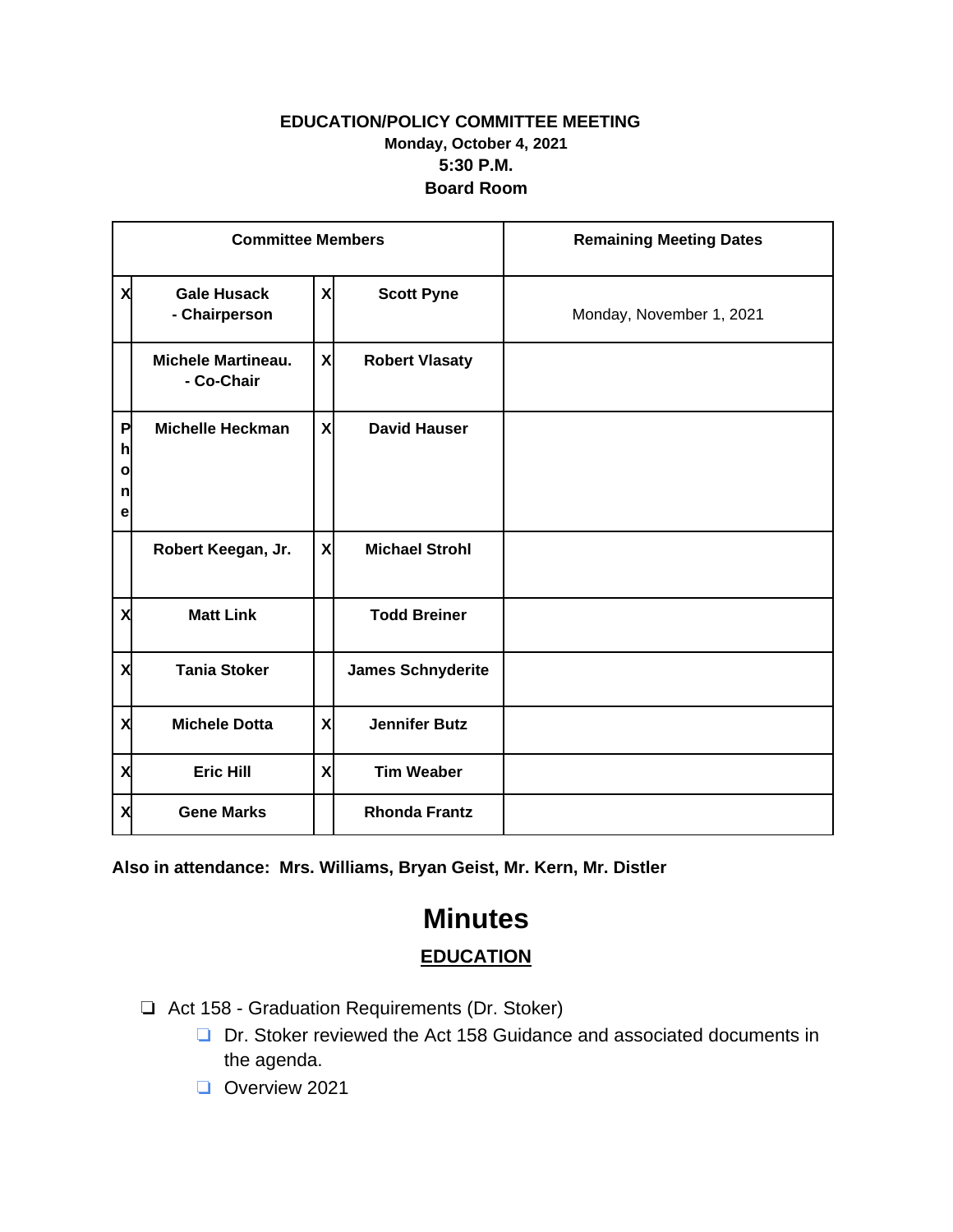- ❏ Class of 2023 will be the first graduating class this will impact due to Act 6.
- ❏ No questions or comments this evening.
- ❏ Pathway Graphic
	- ❏ Dr. Stoker reviewed the pathway flowchart Keystone Proficiency Pathway
	- ❏ We must track which pathway each student is eligible for through the process.
	- ❏ No questions or comments this evening.
- ❏ Toolkit
	- ❏ Dr. Stoker gave an overview of the toolkit.
- ❏ ESSER Requests / Flowchart (Dr. Stoker)
	- ❏ Dr. Stoker displayed and explained the flowchart
- ❏ EdInsight (Mr. Pyne)
	- ❏ Mr. Pyne gave an overview of the EdInsight tool for curriculum mapping and data warehousing all in one program.
	- ❏ Allows ease of access for data analysis
	- ❏ Interfaces with PowerSchool and our state and local assessment data.
	- ❏ Can be utilized to connect areas of concern to assessment and curriculum to check for alignment issues, gaps, and overlaps of content.
	- ❏ There is an annual cost of \$10,450/year.
	- ❏ Administration recommendation is to move forward with purchasing the program. First three years to be funded through ESSER and then divided among the building budgets and central office.
	- ❏ Mr. Kern asked if the program will ensure we can compare apples to apples. He also asked if we are doing that now.
		- ❏ Mr. Pyne explained that we are inconsistent with common local assessments and it is an area to review and improve.
	- ❏ Mr. emphasized that we need to eliminate variance in assessments among courses that are taught by more than one teacher.
	- ❏ Mrs. Husack asked if it will be funded with ESSER for the first three years. Mr. Link and Mr. Pyne said yes.
	- ❏ Mrs. Husack asked if there will be feedback on the program.
	- ❏ Mr. Link responded yes and recommended feedback be given at the end of each academic year or summer.
	- ❏ Mr. Kern asked what other programs the administration reviewed.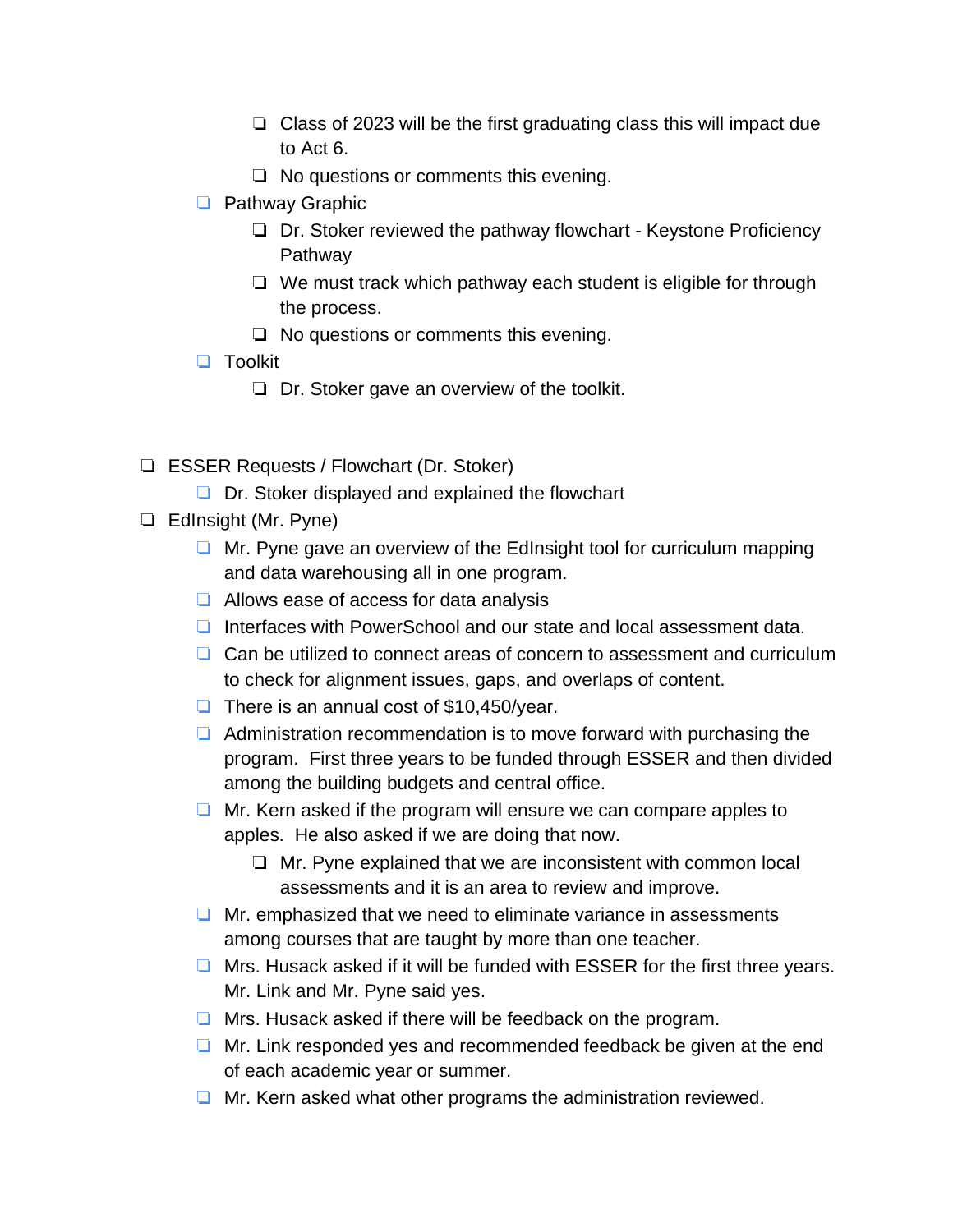- ❏ Mr. Pyne shared that we looked at Chalk and Atlas. They do not offer the same functionality as EdInsight, especially for data warehousing and integration.
- ❏ Ed/Policy supports this going to Finance
- ❏ S'more (Mr. Pyne)
	- ❏ Administration recommends that we purchase this newsletter program for building principals and central office administration to utilize to enhance parent/guardian communication and engagement.
	- ❏ Provides built in translation
	- ❏ Cost of \$750/year to be funded through ESSER.
	- ❏ Ed/Policy supports this going to Finance

## **POLICY**

- ❏ Policy #903 Public Participation in Board Meetings (Mr. Link)
	- ❏ We will revisit this policy at the next Ed./Policy Committee meeting when all members are present.
	- $\Box$  Mr. Link noted that he is not in support of reducing the time for participants to speak at public meetings from five to three minutes at this time.
	- ❏ Dr. Stoker noted that we will also review language that would have common topics be grouped together and one person can speak for the group.
- ❏ Policy #122 Extracurricular Activities (Dr. Stoker)
	- ❏ Dr. Stoker reviewed this policy and noted it would be a new policy for the district
	- ❏ Our school nurses and athletic director provided input for this policy.
	- ❏ Board members support this policy going to the October Board meeting for first reading.
- ❏ Policy #123 Interscholastic Athletics (Dr. Stoker)
	- ❏ This is an existing policy with updated language.
	- ❏ Dr. Stoker reviewed the changes and additions.
	- ❏ Board members support this policy going to the October Board meeting for first reading.
- ❏ Policy #123.2 Sudden Cardiac Arrest (Dr. Stoker)
	- $\Box$  This is a new policy.
	- ❏ Dr. Stoker reviewed the proposed language.